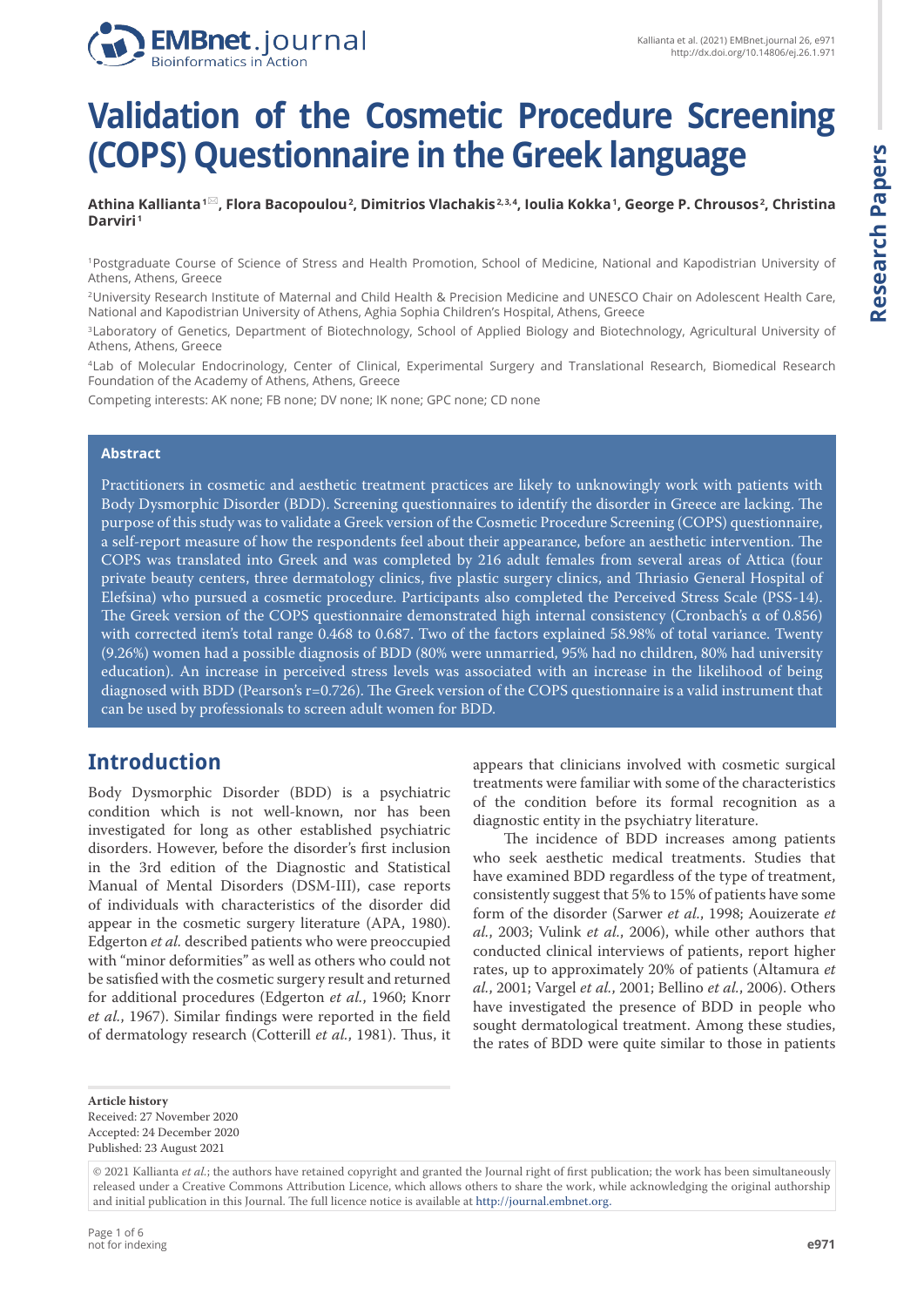

interested in purely aesthetic treatments, ranging from 8.5% to 15% (Uzun *et al.*, 2003; Bowe *et al.*, 2007).

According to the systematic review of Veale *et al.* who aimed to determine the prevalence of BDD in different settings and the differences between the sexes, the total prevalence in the category of aesthetic dermatology was 9.2% with women (14.7%) outnumbering men (7.1%), total prevalence in the category of general cosmetic surgery was 13.2% with men (15.3%) outnumbering women (10.9%), and total prevalence in the category of acne treatment clinics was 11.1% without differences between the two sexes (Veale *et al.*, 2016). A meta-analysis conducted one year later by Ribeiro on the prevalence of BDD among plastic surgery and dermatology patients, came to add to the existing literature that 15.04% of plastic surgery patients with a mean age  $(\pm SD)$  of 34.54  $(\pm 12.41)$  years had a BDD, while among the dermatological patients, 12.65% had the disorder with an average age  $(\pm$  SD) of 27.79  $(\pm$ 9.03) years. The majority of BDD cases in both categories were women (Ribeiro, 2017). In a more recent review by Sarwer, it was typically reported that many individuals underwent cosmetic interventions experiencing strong dissatisfaction with their image, a clinical picture similar to that of BDD and it is speculated that 5-15% of people seeking cosmetic treatment suffer from BDD (Sarwer, 2019). According to the literature so far, there have been increased rates of BDD worldwide among the facilities that deal with aesthetics (Veale *et al.*, 2016).

Body dysmorphic disorder is considered a "silent" psychiatric disorder. Patients are reluctant to discuss their concerns with medical professionals, fearing that their stress originating from their appearance will be disregarded. Therefore, they seek comfort without ever being properly diagnosed (Lai *et al.*, 2010). Their unrealistic expectations maintain their dissatisfaction even after a successful operation, and thus intensify the feeling of discomfort and stress that accompanies them (Castle *et al.*, 2002). A meta-analysis that compared the quality of life of individuals without BDD who underwent cosmetic surgery, pre- and post-operatively, showed that their quality of life at a psychological and practical level had greatly improved post-operatively (Dreher *et al.*, 2016; Wang *et al.*, 2016). However, this does not seem to be the case with BDD patients. Most of them do not see real improvement after a successful aesthetic intervention, which leaves them unhappy and may aggravate the symptoms of the disorder. Therefore, BDD is considered a contraindication for cosmetic medicine treatments (Phillips, 2009; Wang *et al.*, 2016; Higgins *et al.*, 2017; Sarwer, 2019).

An early diagnosis of BDD, facilitated by appropriate diagnostic tools, could play a decisive role in the professional-patient relationship, and would allow the health scientist (dermatologist, plastic surgeon) to adequately predict the needs of the particular patient (Jakubietz *et al.*, 2007; Kyle, 2012).

Data are scarce regarding the prevalence of BDD in such patients in Greece and there is also lack of validated screening instruments. The Cosmetic Procedure Screening (COPS) questionnaire is a self-report measure based on the DSM-IV criteria (APA, 1994) for BDD, that aims to gather information about how the respondent feels about his/her appearance, before an aesthetic intervention. The aim of the present study was to translate and validate the COPS questionnaire in the Greek language.

# **Materials, Methodologies and Techniques**

### **Translation procedure**

The research team was authorized by Dr. David Veale to validate the Greek version of the COPS questionnaire.

A bilingual translation was performed in two directions (forward translation, backward translation). At first the COPS questionnaire was translated from the English into the Greek language by two different Greek native speakers with very good knowledge of English (forward translation). Comparison of the two translations resulted in the 1st version of the questionnaire in Greek, which was re-translated into English by a professional Greek translator (backward translation). The result of this translation was compared with the original questionnaire to record any differences and comments, which were then incorporated into the already existing Greek translation (1st version). As a result of this comparison and the corrections that were needed, a 2nd version of the Greek questionnaire emerged which was applied to a small sample of volunteers to check the understanding and the proper wording of the questions to correct any possible mistakes or omissions. Observations and comments from this test sample were recorded and then incorporated in the 2nd version of the Greek questionnaire. With the completion of the above procedure, the final Greek version of the COPS questionnaire emerged, which was then subjected to a final reliability and validity test.

#### **Participants**

The study sample was recruited from several areas of Attica, 4 private beauty centers, 3 dermatology clinics, 5 plastic surgery clinics and the Thriasio General Hospital of Elefsina. Females seeking a cosmetic procedure were included in the study if they were 18 years of age or older and were able to read and write in the Greek language. The study was performed in accordance with the ethical standards of the 1964 Declaration of Helsinki and its later amendments. The study protocol was approved by the Ethics committee of the Thriasio General Hospital (protocol no 405/03-12-2019). Women were informed about the purpose of the study and signed a consent form prior to study entry. All participants completed the Greek version of the COPS questionnaire, the Perceived Stress Scale, as well as a structured questionnaire for socio-demographic characteristics.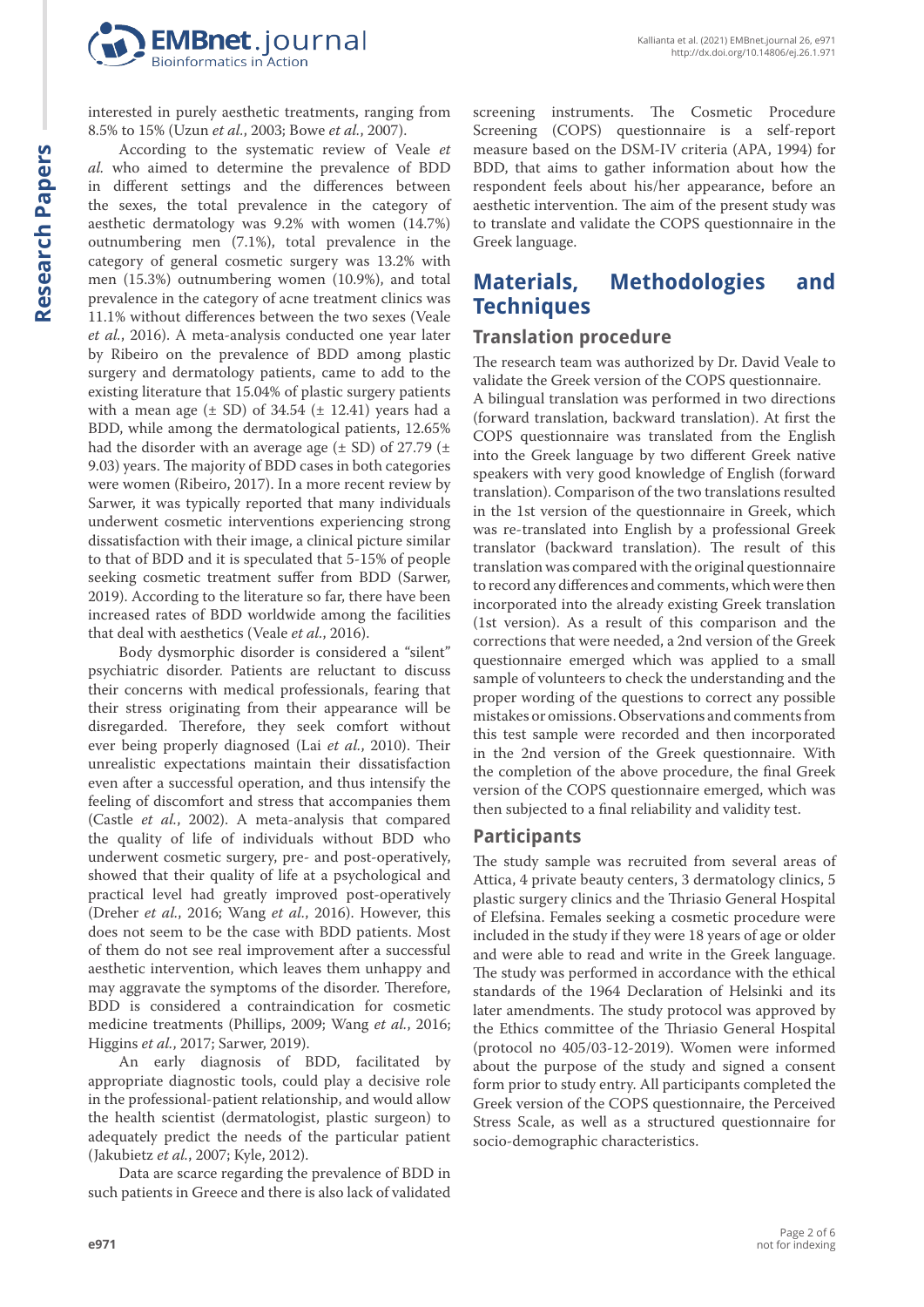

#### **Measures**

**Socio-demographic data**: A properly structured questionnaire was used to gather information about the demographic characteristics of the respondents. These included age, location of residence, educational level, employment, marital status, and whether they had children or not.<br>Cosmetic

Procedure Screening (COPS) **questionnaire:** The COPS questionnaire comprises 10 items. Only items 2 to 10 are scored on a 9-point scale from 0 (least impaired) to 8 (most impaired). The first item defines the features that the person finds unattractive in his/her appearance and is not part of the total score. The remaining 9 items of the COPS questionnaire investigate the extent to which the features reported in question 1 concern the individual and how much stress is caused (distress) by them or make him/her dysfunctional in important areas of life, according to the diagnostic criteria of the BDD.

**The questionnaire examines the following:** A. the individual's excessive concern for a perceived or existing defect in his/her appearance (questions Q 2,3,4,6), and B. the clinically significant discomfort or dysfunction in social, professional or other important areas of life caused by this concern (questions Q 5,7,8,9,10). The score is achieved by summing Q 2-10. Items 2, 3 and 5 are reversed. The total score ranges from 0 to 72 with a higher score reflecting greater impairment and

symptoms of BDD. Individuals who score 40 or more are likely to have a diagnosis of BDD (Veale *et al.*, 2012).

P**erceived Stress Scale (PSS-14):** The Greek version of the PSS-14 was used (Andreou *et al.*, 2011). This is a 14-item self-report instrument that measures the degree to which situations in a person's life are reported as stressful or not. The frequency of emotions and thoughts during the previous month is rated on a 5-point Likert scale (from  $0 =$  never to  $4 =$  very often). There are seven positive and seven negative elements, and the total score is calculated by summing the score of each element, after all the positive elements have been reversed (minimum total score = 0, maximum total score = 56). Higher scores indicate a higher level of perceived stress of the person during the last month. PSS-14 was found to have satisfactory internal consistency (Cronbach's alpha=0.85) (Cohen *et al.*, 1983).

### **Statistical analysis**

Descriptive analyses were used to calculate frequencies (%), means (min-max) and standard deviations (SD). The Kaiser-Meyer-Olkin (KMO) statistic and Barlett's Sphericity Test were used to examine sample's adequacy. Exploratory Factor Analysis was performed to identify items' factors. Cronbach's alpha values were calculated to assess internal consistency of the questionnaire. Total scores of the instrument were calculated and the association with demographic characteristics of the sample was explored with One-way ANOVA test.

|                          |                         | Participants<br>$N = 216$ | $COPS > = 40$  | % BDD<br>cases in<br>category | % BDD<br>cases out of<br>total BDD<br>cases | % BDD<br>cases out of<br>total cases |
|--------------------------|-------------------------|---------------------------|----------------|-------------------------------|---------------------------------------------|--------------------------------------|
| Age (years)              | 18-30                   | 67                        | 8              | 12%                           | 40%                                         | 4%                                   |
|                          | $31 - 45$               | 107                       | 8              | 7%                            | 40%                                         | 4%                                   |
|                          | $46+$                   | 42                        | $\overline{4}$ | 10%                           | 20%                                         | 2%                                   |
| <b>Educational level</b> | Primary Education       | 3                         | $\mathbf{0}$   | 0%                            | 0%                                          | 0%                                   |
|                          | Secondary Education     | 28                        | $\overline{2}$ | 7%                            | 10%                                         | 1%                                   |
|                          | <b>Higher Education</b> | 131                       | 16             | 12%                           | 80%                                         | 7%                                   |
|                          | Postgraduate Education  | 54                        | $\overline{2}$ | 4%                            | 10%                                         | 1%                                   |
| <b>Employment status</b> | Freelancer              | 45                        | $\mathbf{1}$   | 2%                            | 5%                                          | 0%                                   |
|                          | State Employee          | 35                        | 5              | 14%                           | 25%                                         | 2%                                   |
|                          | Private Employee        | 99                        | 12             | 12%                           | 60%                                         | 6%                                   |
|                          | University Student      | 21                        | $\overline{2}$ | 10%                           | 10%                                         | 1%                                   |
|                          | Retired                 | $\overline{3}$            | $\mathbf{0}$   | 0%                            | 0%                                          | 0%                                   |
|                          | Unemployed              | 13                        | $\mathbf{0}$   | 0%                            | 0%                                          | 0%                                   |
| <b>Marital</b> status    | Married                 | 82                        | $\overline{3}$ | 4%                            | 15%                                         | 1%                                   |
|                          | In Relationship         | 52                        | 10             | 19%                           | 50%                                         | 5%                                   |
|                          | Single                  | 60                        | 6              | 10%                           | 30%                                         | 3%                                   |
|                          | Separated/Divorced      | 22                        | $\mathbf{1}$   | 5%                            | 5%                                          | 0%                                   |
| Children                 | Yes                     | 58                        | $\mathbf{1}$   | 2%                            | 5%                                          | 0%                                   |
|                          | N <sub>o</sub>          | 158                       | 19             | 12%                           | 95%                                         | 9%                                   |

**Table 1.** Descriptive characteristics of the study sample.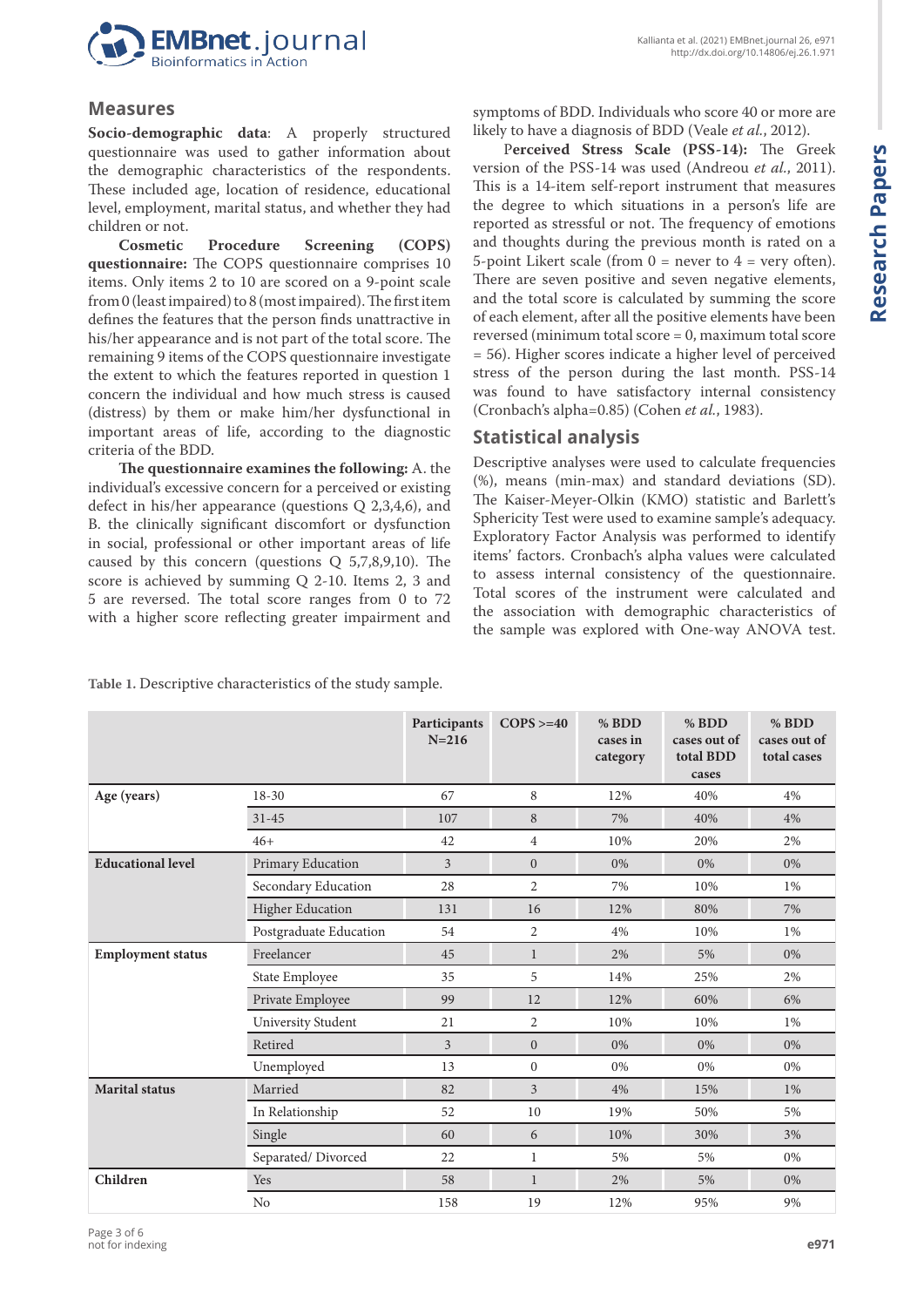

**Table 2.** Rotated factor loadings of PCA for the 9 items of COPS questionnaire (N=216).

| <b>Items</b>    | Initial | <b>Extraction</b> |
|-----------------|---------|-------------------|
| Q <sub>02</sub> | 1.000   | .353              |
| Q <sub>03</sub> | 1.000   | .713              |
| Q <sub>04</sub> | 1.000   | .680              |
| Q <sub>05</sub> | 1.000   | .484              |
| <b>Q06</b>      | 1.000   | .726              |
| Q <sub>07</sub> | 1.000   | .601              |
| Q <sub>08</sub> | 1.000   | .605              |
| Q09             | 1.000   | .645              |
| Q10             | 1.000   | .501              |
| % of Variance   |         | 58.98             |
| Cronbach's α    |         | 0.88              |

*PCA: Principal Component Analysis, COPS: Cosmetic Procedure Screening, Q: question*

Statistical analyses were performed using IBM SPSS version 24.0.

### **Results**

The questionnaire was completed by 216 adult women who pursued a cosmetic procedure. According to the scale of the COPS questionnaire,  $9.26\%$  (N = 20) of participating women had a possible diagnosis of BDD. The socio-demographic characteristics of the study sample are presented in Table 1.

The KMO coefficient and Barlett's Sphericity test (χ2) were first calculated, to examine the adequacy and suitability of the data collected. KMO fit coefficient was 0.88, which verified the sample's adequacy for analysis and χ2 was 689.586, P<.001, which indicated that correlations between items were sufficiently large enough to perform Exploratory Factor Analysis (EFA). EFA was performed with Principal Component Analysis (PCA). With regards to the internal consistency of the questionnaire Cronbach's α was 0.856, with corrected item total range 0.468 to 0.687 which indicates a high internal consistency. Table 2 presents the results of the PCA. Two of the factors had an eigenvalue greater than Kaiser's criterion of 1 and explained 58.98% of the total variance.

Reliability of the COPS questionnaire was explored by internal consistency (Cronbach's α). The average coefficient alpha value was 0.88, quite similar to that observed in the original study. Table 3 presents the means, standard deviations, and Cronbach's α values if items of the scale were deleted.

Associations between COPS scores and the sociodemographic characteristics of the sample were explored and presented in Table 4. Statistically significant correlations ( $P < .05$ ) of BDD were observed with the educational level, the presence or absence of children and the marital status of the participants, while non**Table 3.** Descriptive statistics for the COPS questionnaire.

| <b>Item</b><br><b>Statistics</b> | Mean | Std.<br>Deviation | Cronbach's<br>$\alpha$ if item<br>deleted |
|----------------------------------|------|-------------------|-------------------------------------------|
| Q <sub>02</sub>                  | 2.37 | 1.485             | .850                                      |
| Q03                              | 3.10 | 1.947             | .845                                      |
| <b>Q04</b>                       | 2.68 | 2.017             | .829                                      |
| Q05                              | 1.06 | 1.707             | .846                                      |
| Q06                              | 3.23 | 1.937             | .833                                      |
| Q07                              | 1.93 | 2.140             | .830                                      |
| Q <sub>08</sub>                  | .51  | 1.181             | .845                                      |
| Q <sub>09</sub>                  | 1.60 | 1.977             | .837                                      |
| Q10                              | 2.56 | 2.059             | .845                                      |

*COPS: Cosmetic Procedure Screening, Q: question*

significant correlations (P>.05) were found between the BDD scores and type of employment and age.

A regression analysis was applied to examine the causal relationship between the study quantitative variables (COPS and PSS-14), as shown in Table 5.

According to the regression data there is a statistically significant correlation (P<.05) between COPS and PSS-14. More specifically, an increase in perceived stress levels was associated with an increase in the likelihood of being diagnosed with BDD (Pearson's  $r = 0.726$ .

## **Discussion**

The aim of this study was to validate the COPS questionnaire in the Greek language. Body dysmorphic disorder is characterized by preoccupation with thoughts and behaviours regarding appearance concerns. It is a disabling mental health condition where a perceived physical defect impairs everyday life functioning (Bowyer *et al.*, 2016; Singh and Veale, 2019). BDD is commonly under-diagnosed or mis-diagnosed by physicians and practitioners in cosmetic procedures (Bowyer *et al.*, 2016). Moreover, a large proportion of BDD patients presenting to non-psychiatry-related specialists may not identify themselves as suffering from a mental disorder (Singh and Veale, 2019). Many BDD patients seek dermatological, surgical, or cosmetic interventions trying to correct their perceived defect, and instead of the psychiatric help that they actually need, they receive treatments which often lead to lack of satisfaction with the performed procedure (Bowyer *et al.*, 2016). Among other questionnaires assessing BDD symptoms, the COPS questionnaire is the only one created for patients undergoing cosmetic procedures (Phillips *et al.*, 1997; Phillips, 2005; Phillips, 2009; Phillips, 2017). Compared to the original version, the translated Greek version of the COPS questionnaire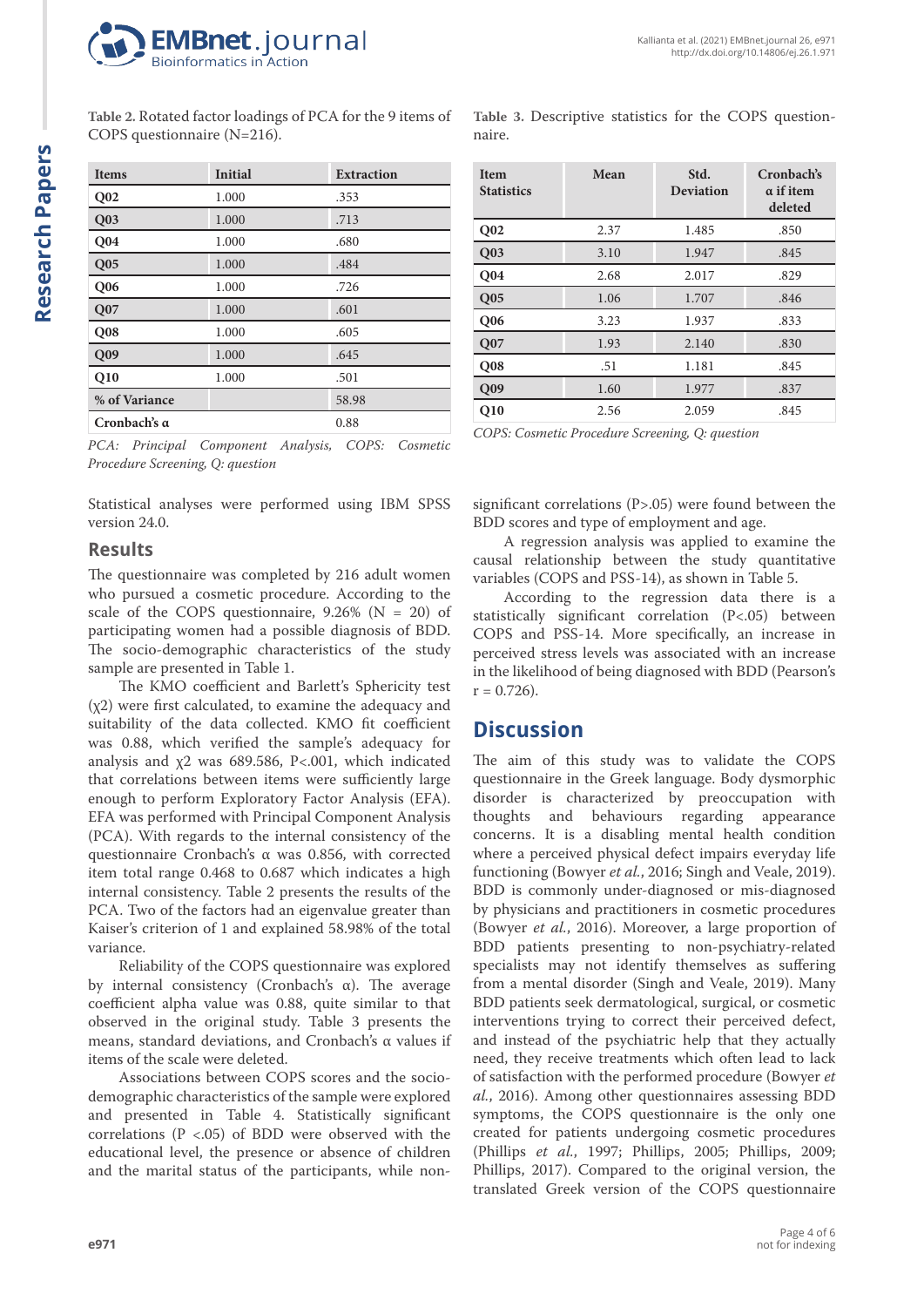

|                          |                       | Sum of<br><b>Squares</b> | Df             | <b>Mean Square</b> | F     | Sig. |
|--------------------------|-----------------------|--------------------------|----------------|--------------------|-------|------|
| Age                      | <b>Between Groups</b> | 324.024                  | 2              | 162.012            | 1.260 | .286 |
|                          | <b>Within Groups</b>  | 27381.809                | 213            | 128.553            |       |      |
|                          | Total                 | 27705.833                | 215            |                    |       |      |
| Source                   | <b>Between Groups</b> | 1028.404                 | 3              | 342.801            | 2.724 | .045 |
|                          | Within Groups         | 26677.429                | 212            | 125.837            |       |      |
|                          | Total                 | 27705.833                | 215            |                    |       |      |
| <b>Educational Level</b> | <b>Between Groups</b> | 1198.979                 | 2              | 599.490            | 4.817 | .009 |
|                          | Within Groups         | 26506.854                | 213            | 124.445            |       |      |
|                          | Total                 | 27705.833                | 215            |                    |       |      |
| <b>Marital Status</b>    | <b>Between Groups</b> | 1425.275                 | 3              | 475.092            | 3.832 | .011 |
|                          | Within Groups         | 26280.558                | 212            | 123.965            |       |      |
|                          | Total                 | 27705.833                | 215            |                    |       |      |
| Kids                     | <b>Between Groups</b> | 820.812                  | $\mathbf{1}$   | 820.812            | 6.534 | .011 |
|                          | Within Groups         | 26885.021                | 214            | 125.631            |       |      |
|                          | Total                 | 27705.833                | 215            |                    |       |      |
| <b>Employment Status</b> | <b>Between Groups</b> | 375.662                  | $\overline{4}$ | 93.916             | 0.725 | .576 |
|                          | Within Groups         | 27330.171                | 211            | 129.527            |       |      |
|                          | Total                 | 27705.833                | 215            |                    |       |      |

**Table 4.** One-way ANOVA test with the results of the F-test.

showed a lower, however sufficient, value of Cronbach α coefficient (0.91 vs. 0.88, respectively). Nonetheless, the results of convergent validity revealed remarkably similar results to those obtained in the original paper, showing a significant relationship with perceived psychological distress. The Greek validation showed that among the 216 participants, 20 cases had a possible diagnosis of BDD, which corresponds to a percentage of 9.26% that coincides with the existing literature (Veale *et al.*, 2016). The results of this study are also in line with previous literature with regards to the importance of age and marital status. The majority of BDD cases were not in a committed relationship (80% were unmarried and 95% had no children) (Hartmann and Buhlmann, 2017). Interestingly, age did not seem to affect the likelihood of diagnosis as there was no correlation between possible diagnosis of BDD and age of the respondents (Phillips, 2020). The educational level was found to have a statistically significant correlation with the disorder with 80% of BDD possible cases reporting to have university education.

**Table 5.** Linear Regression.

|                          | B         | Std.<br><b>Error</b> |           | Sig. |  |  |
|--------------------------|-----------|----------------------|-----------|------|--|--|
| Constant                 | $-5.0276$ | 1.6447               | $-3.0569$ | .003 |  |  |
| <b>PSS-14</b>            | 0.9418    | 0.0609               | 15.4577   | .000 |  |  |
| Pearson's $r =$<br>0.726 |           |                      |           |      |  |  |

*PSS-14: Perceived Stress Scale* 

Screening for BDD is essential in cosmetic surgery practice. To our knowledge, the Greek version of the COPS questionnaire is the first instrument for BDD screening in the Greek language. It is a valid instrument that can be used in cosmetic procedure settings to screen adult women for BDD. It can also be used as an outcome measure after treatment to determine if there is any improvement or persistence in the symptoms of BDD following a cosmetic procedure.

#### **Key Points**

- Screening questionnaires for Body Dysmorphic Disorder (BDD) in Greece are lacking.
- The incidence of BDD increases in patients seeking aesthetic/ cosmetic treatments .
- The Cosmetic Procedure Screening (COPS) questionnaire is a screening tool for BBD.
- The Greek version of the COPS questionnaire demonstrated high internal consistency.
- The Greek version of COPS can be used for screening adult women for BDD in Greece.

## **References**

- 1. Andreou E, Alexopoulos EC, Lionis C, Varvogli L, Gnardellis C *et al.* (2011) Perceived stress scale: Reliability and validity study in greece. International Journal of Environmental Research and Public Health **8**(8), 3287-3298. [http://dx.doi.org/10.3390/](http://dx.doi.org/10.3390/ijerph8083287) [ijerph8083287](http://dx.doi.org/10.3390/ijerph8083287)
- 2. Altamura C, Paluello MM, Mundo E, Medda S, Mannu P (2001) Clinical and subclinical body dysmorphic disorder. Eur Arch Psychiatry Clin Neurosci **252**(3), 105-108. [http://dx.doi.](http://dx.doi.org/10.1007/s004060170042) [org/10.1007/s004060170042](http://dx.doi.org/10.1007/s004060170042)